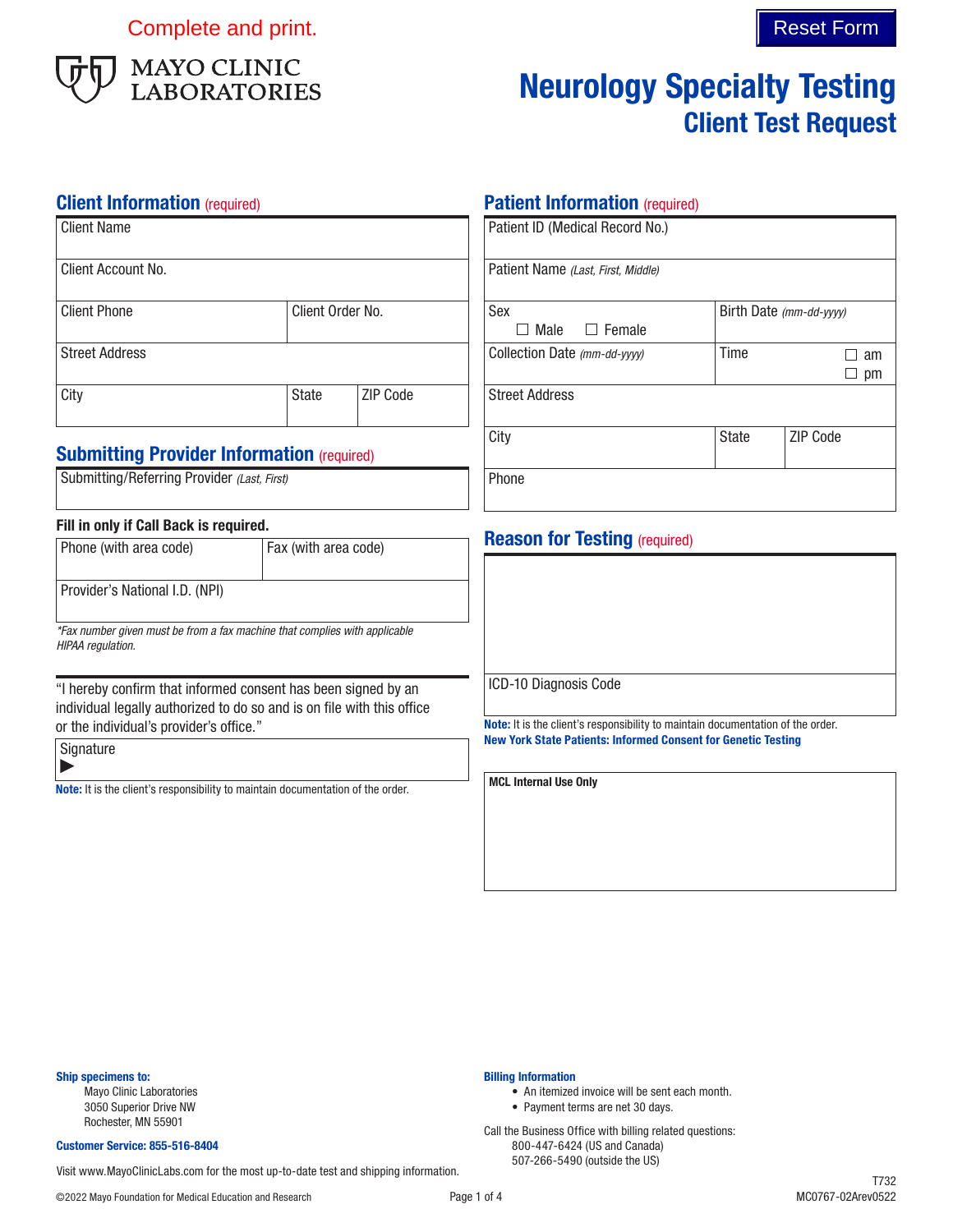# **Patient Information (required)**

| Patient ID (Medical Record No.)    | Client Account No. |
|------------------------------------|--------------------|
| Patient Name (Last, First, Middle) | Client Order No.   |
| Birth Date $(mm$ -dd-yyyy)         |                    |

#### AUTOIMMUNE CNS AND PARANEOPLASTIC DISORDERS

| $\square$ ENS2 | Encephalopathy, Autoimmune/<br>Paraneoplastic Evaluation, Serum<br>(NMDA, LGI1, CASPR2, AMPA, GABA, DPPX,<br>mGluR1, PCA-Tr, IgLON5, ANNA-1, ANNA-2,<br>ANNA-3, AGNA-1, PCA-1, PCA-2, CRMP-5,<br>Amphiphysin, GAD65, GFAP, NIF)        |
|----------------|----------------------------------------------------------------------------------------------------------------------------------------------------------------------------------------------------------------------------------------|
| $\Box$ ENC2    | Encephalopathy, Autoimmune/<br>Paraneoplastic Evaluation, Spinal Fluid<br>(NMDA, LGI1, CASPR2, AMPA, GABA, DPPX,<br>mGluR1, PCA-Tr, IgLON5, ANNA-1, ANNA-2,<br>ANNA-3, AGNA-1, PCA-1, PCA-2, CRMP-5,<br>Amphiphysin, GAD65, GFAP, NIF) |
| $\Box$ K11CS   | Kelch-Like Protein 11 Antibody,<br>Cell Binding Assay, Serum                                                                                                                                                                           |
| $\Box$ K11CC   | Kelch-Like Protein 11 Antibody,<br>Cell Binding Assay, Spinal Fluid                                                                                                                                                                    |
| $\Box$ GD65S   | Glutamic Acid Decarboxylase (GAD65)<br>Antibody Assay, Serum                                                                                                                                                                           |
| $\Box$ GD65C   | Glutamic Acid Decarboxylase (GAD65)<br>Antibody Assay, Spinal Fluid                                                                                                                                                                    |
|                | <b>Pediatric CNS Disorders</b>                                                                                                                                                                                                         |
| $\Box$ PCDEC   | Pediatric Autoimmune Encephalopathy/<br><b>CNS Disorders Evaluation, Spinal Fluid</b><br>(NMDA, LGI1, CASPR2, GABA, AQP4, DPPX,<br>MGIuR1, PCA-Tr, ANNA-1, GAD65, GFAP)                                                                |
| $\Box$ PCDES   | Pediatric Autoimmune Encephalopathy/<br>CNS Disorders Evaluation, Serum (NMDA,<br>LGI1, CASPR2, GABA, AQP4, MOG, DPPX,<br>MGIuR1, PCA-Tr, ANNA-1, GAD65, GFAP)                                                                         |
|                | <b>AUTOIMMUNE VISION LOSS</b>                                                                                                                                                                                                          |
| $\Box$ PVI F   | Paraneoplastic Vision Loss Evaluation,<br>Serum (RCVBS, CRMS)                                                                                                                                                                          |
| $\Box$ RCVBS   | Recoverin-IgG Antibody by Immunoblot,                                                                                                                                                                                                  |

#### **DEMENTIA**

Serum

| <b>Alzheimer's Disease</b> |                                                                                                           |
|----------------------------|-----------------------------------------------------------------------------------------------------------|
| $\Box$ ADFVI               | Alzheimer's Disease Evaluation.<br>Spinal Fluid (Abeta42, total-Tau,<br>p-Tau181, p-Tau181/Abeta42 ratio) |
| $\Box$ APOEG               | Apolipoprotein E Genotyping, Blood                                                                        |

|                         | Autoimmune Dementia                                                                                                                                                                                                       |
|-------------------------|---------------------------------------------------------------------------------------------------------------------------------------------------------------------------------------------------------------------------|
| $\square$ DMS2          | Dementia, Autoimmune/Paraneoplastic<br>Evaluation, Serum (NMDA, LGI1, CASPR2,<br>AMPA, GABA, DPPX, mGluR1, PCA-Tr,<br>IgLON5, ANNA-1, ANNA-2, ANNA-3,<br>AGNA-1, PCA-2, CRMP-5, Amphiphysin,<br>GAD65, GFAP, NIF)         |
| $\Box$ DMC <sub>2</sub> | Dementia, Autoimmune/Paraneoplastic<br>Evaluation, Spinal Fluid (NMDA, LGI1,<br>CASPR2, AMPA, GABA, DPPX, mGluR1,<br>PCA-Tr, IgLON5, ANNA-1, ANNA-2, ANNA-3,<br>AGNA-1, PCA-2, CRMP- 5, Amphiphysin,<br>GAD65, GFAP, NIF) |
|                         | <b>Creutzfeld Jakob Disease</b>                                                                                                                                                                                           |
| $\Box$ NSESF            | Neuron-Specific Enolase (NSE), Spinal Fluid                                                                                                                                                                               |
|                         | <b>Frontotemporal Dementia</b>                                                                                                                                                                                            |
| $\Box$ C90RF            | C9orf72 Hexanucleotide Repeat,<br><b>Molecular Analysis</b>                                                                                                                                                               |
| $\Box$ MAPTZ            | <b>MAPT Gene, Sequence Analysis,</b><br>7 Exon Screening Panel                                                                                                                                                            |
| $\square$ GRNZ          | Progranulin Gene (GRN), Full Gene Analysis                                                                                                                                                                                |
| <b>CADISIL</b>          |                                                                                                                                                                                                                           |
| $\Box$ NTC3Z            | NOTCH3 Gene, Full Gene Analysis                                                                                                                                                                                           |
|                         |                                                                                                                                                                                                                           |
|                         | <b>DEMYELINATING DISEASE</b>                                                                                                                                                                                              |
| $\Box$ CDS1             | CNS Demyelinating Disease Evaluation,<br>Serum (AQP4, MOG)                                                                                                                                                                |
| $\Box$ NMOFS            | Neuromyelitis Optica (NMO)/<br>Aquaporin-4-IgG Fluorescence-Activated<br>Cell Sorting (FACS) Assay, Serum                                                                                                                 |
| $\Box$ MOGFS            | Myelin Oligodendrocyte Glycoprotein<br>(MOG-IgG1) Fluorescence-Activated Cell<br>Sorting (FACS) Assay, Serum                                                                                                              |
| $\Box$ KCSF             | Immunoglobulin Kappa Free Light Chain,<br><b>Spinal Fluid</b>                                                                                                                                                             |
| $\Box$ MSP3             | Multiple Sclerosis (MS) Profile,<br>Serum and Spinal Fluid                                                                                                                                                                |
|                         | DEVELOPMENTAL DELAY                                                                                                                                                                                                       |
|                         | □ CMACB Chromosomal Microarray, Congenital, Blood                                                                                                                                                                         |
| $\Box$ FXS              | Fragile X Syndrome, Molecular Analysis                                                                                                                                                                                    |
| $\square$ PWAS          | Prader-Willi/Angelman Syndrome,<br><b>Molecular Analysis</b>                                                                                                                                                              |
| $\Box$ MCP2Z            | MECP2 Gene, Full Gene Analysis                                                                                                                                                                                            |

|                            | CASPR2, AMPA, GABA, DPPX, mGluR1,<br>PCA-Tr, ANNA-1, ANNA-2, ANNA-3,<br>AGNA-1, PCA-2, CRMP-5, Amphiphysin,<br>GAD65, GFAP)                                  |
|----------------------------|--------------------------------------------------------------------------------------------------------------------------------------------------------------|
| <b>Hereditary Epilepsy</b> |                                                                                                                                                              |
| $\Box$ FPPAN               | Comprehensive Epilepsy Gene Panel<br>$(319 \text{ genes})$                                                                                                   |
| $\Box$ HMEP                | Hemiplegic Migraine Gene Panel (9 genes)                                                                                                                     |
| $\square$ TSCP             | Tuberous Sclerosis Gene Panel (2 genes)                                                                                                                      |
| $\Box$ cstb                | <b>CSTB Repeat Expansion Analysis</b>                                                                                                                        |
| $\Box$ CGPH                | Custom Gene Panel, Hereditary<br>(This test can be utilized to modify any<br>of the above panels or to order a single<br>gene from any of the above panels.) |
| Gene List ID:              |                                                                                                                                                              |
|                            | <b>FOLLOW-UP TESTING - NEUROIMMUNOLOGY</b>                                                                                                                   |
|                            |                                                                                                                                                              |
| $\Box$ PNEFS               | Neuroimmunology Antibody Follow-up,<br>Serum                                                                                                                 |
|                            | Specify Antibody:                                                                                                                                            |
| $\Box$ PNEFC               | Neuroimmunology Antibody Follow-up,<br><b>Spinal Fluid</b>                                                                                                   |
|                            | <b>Specify Antibody:</b>                                                                                                                                     |
| <b>MENINGITIS</b>          |                                                                                                                                                              |
| $\Box$ CSFME               | Meningitis/Encephalitis Pathogen Panel,                                                                                                                      |
|                            | PCR, Spinal Fluid                                                                                                                                            |
|                            | <b>HEREDITARY HEARING LOSS</b>                                                                                                                               |
| $\Box$ HHLP                | AudioloGene Hereditary Hearing Loss<br>Panel, Varies                                                                                                         |
|                            | <b>MITOCHONDRIAL DISORDERS</b>                                                                                                                               |
| $\Box$ GDF15               | Growth Differentiation Factor 15, Plasma                                                                                                                     |
| $\Box$ MITOP               |                                                                                                                                                              |
|                            | Mitochondrial Full Genome Analysis<br>by Next-Generation Sequencing (NGS)                                                                                    |
| $\Box$ miton               | Mitochondrial Nuclear Gene Panel<br>by Next-Generation Sequencing (NGS)                                                                                      |
| $\Box$ mitot               | <b>Combined Mitochondrial Analysis,</b><br>Mitochondrial Full Genome and Nuclear<br>Gene Panel                                                               |

**EPILEPSY** 

Autoimmune Epilepsy

EPS2 Epilepsy, Autoimmune/Paraneoplastic

EPC2 Epilepsy, Autoimmune/Paraneoplastic

Evaluation, Serum (NMDA, LGI1, CASPR2, AMPA, GABA, DPPX, mGluR1, PCA-Tr, ANNA-1, ANNA-2, ANNA-3, AGNA-1, PCA-2, CRMP-5, Amphiphysin, GAD65, GFAP)

Evaluation, Spinal Fluid (NMDA, LGI1,

DYS2 Dysautonomia Autoimmune/Paraneoplastic Evaluation, Serum (LGI1, CASPR2, DPPX, AChR Ganglionic, ANNA-1, PCA-2, CRMP-5)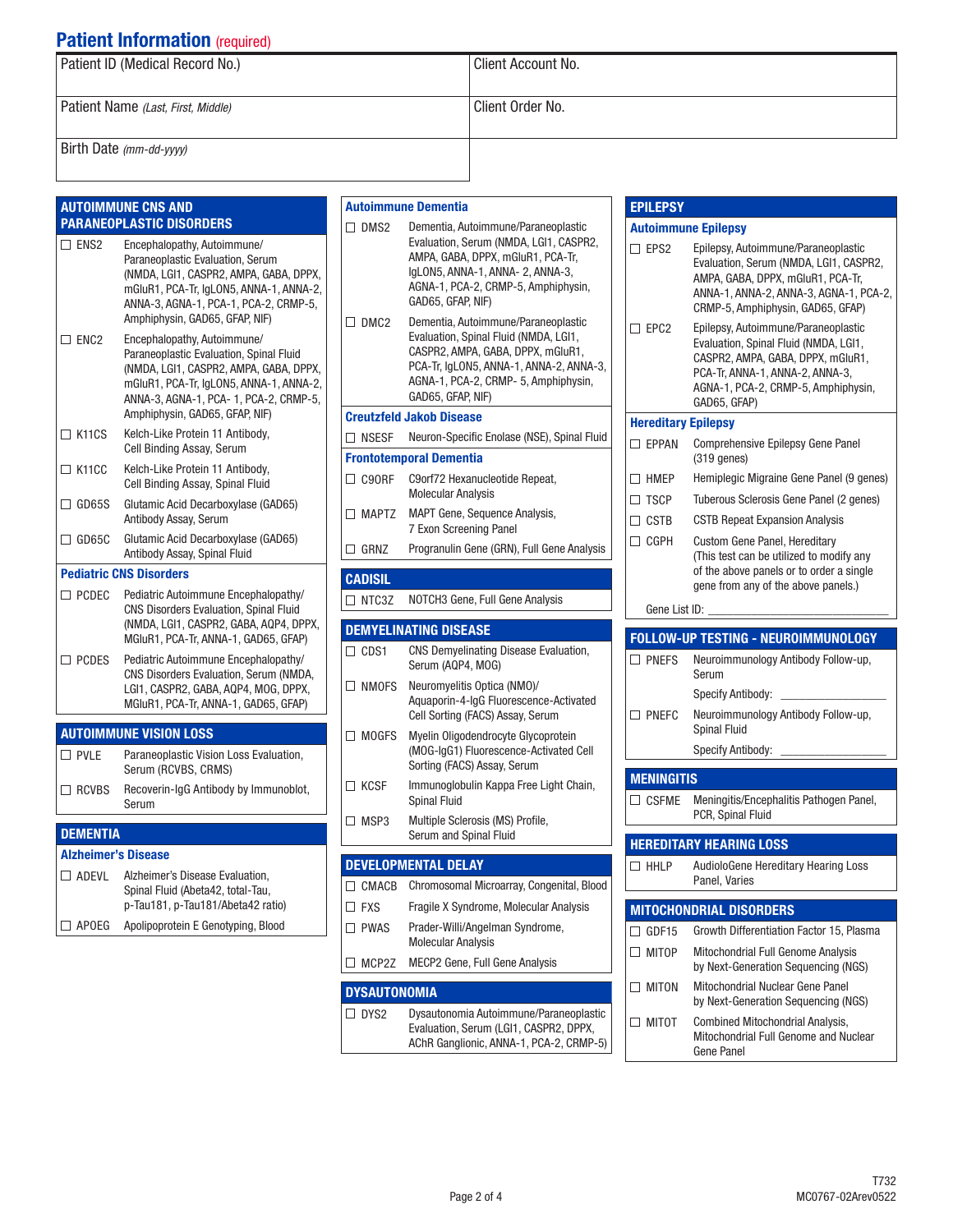# **Patient Information (required)**

| Patient ID (Medical Record No.)    | Client Account No. |
|------------------------------------|--------------------|
| Patient Name (Last, First, Middle) | Client Order No.   |
| Birth Date (mm-dd-yyyy)            |                    |

**ROMUSCULAR** 

|               |                   | <b>MOVEMENT DISORDERS</b>                                                                                                                          | <b>NEL</b>      |
|---------------|-------------------|----------------------------------------------------------------------------------------------------------------------------------------------------|-----------------|
|               |                   | <b>Autoimmune Movement Disorders</b>                                                                                                               | Neu             |
|               | $\Box$ GLYCS      | Glycine Receptor Alpha1 IgG, Cell Binding<br>Assay, Serum                                                                                          |                 |
|               | $\Box$ GLYCC      | Glycine Receptor Alpha1 IgG, Cell Binding<br>Assay, Spinal Fluid                                                                                   | ן ⊡             |
|               | $\Box$ MDS2       | Movement Disorder, Autoimmune/                                                                                                                     | Staı            |
|               |                   | Paraneoplastc Evaluation, Serum<br>(NMDA, LGI1, CASPR2, DPPX, MGIuR1,<br>VGCC-P/Q, PCA-Tr, IqLON5, ANNA-1,                                         | $\Box$ $\vdash$ |
|               |                   | ANNA-2, ANNA-3, AGNA-1, PCA-1, PCA-2,<br>CRMP-5, Amphiphysin, GAD65, GRAF1,                                                                        |                 |
|               |                   | ITPR1, KLHL11, NIF)                                                                                                                                | Aut             |
|               | $\Box$ MDC2       | Movement Disorder, Autoimmune/<br>Paraneoplastic Evaluation, Spinal Fluid<br>(NMDA, LGI1, CASPR2, DPPX, MGIuR1,<br>PCA-Tr, IgLON5, ANNA-1, ANNA-2, | Imm<br>ו ⊡      |
|               |                   | ANNA-3, AGNA-1, PCA-1, PCA-2, CRMP-5,                                                                                                              | Her             |
|               |                   | Amphiphysin, GAD65, GRAF1, ITPR1,                                                                                                                  | Neu             |
|               |                   | KLHL11, NIF)                                                                                                                                       | $\Box$          |
|               | $\Box$ SPPS       | Stiff-Person Spectrum Disorders<br>Evaluation, including Progressive                                                                               |                 |
|               |                   | Encephalomyelitis with Rigidity                                                                                                                    | Sele            |
|               |                   | and Myoclonus, Serum (GlyR, GAD65,<br>DPPX, Amphiphysin)                                                                                           | С               |
|               | $\Box$ SPPC       | Stiff-Person Spectrum Disorders                                                                                                                    | Dist            |
|               |                   | Evaluation, including Progressive                                                                                                                  | L               |
|               |                   | Encephalomyelitis with Rigidity and<br>Myoclonus, Spinal Fluid (GlyR, GAD65,                                                                       | Myo             |
|               |                   | DPPX, Amphiphysin)                                                                                                                                 | С               |
|               |                   | <b>Hereditary Movement Disorders</b>                                                                                                               | Г               |
|               | $\Box$ DRPL       | Dentatorubral-Pallidoluysian Atrophy<br>(DRPLA) Gene Analysis                                                                                      | C               |
|               | $\Box$ FFRWB      | Friedreich Ataxia, Frataxin, Quantitative,                                                                                                         | С               |
|               |                   | <b>Whole Blood</b>                                                                                                                                 | L               |
|               | $\Box$ AFXN       | Friedreich Ataxia, Repeat Expansion Analysis                                                                                                       | C               |
| $\square$ HAD |                   | Huntington Disease, Molecular Analysis                                                                                                             | Г               |
|               | $\Box$ SCAP       | Spinocerebellar Ataxia Repeat Expansion<br>Panel                                                                                                   | L<br>Mot        |
|               | $\Box$ SCARA      | Spinocerebellar Ataxia Type 1, 2, 3, 6, or 7,                                                                                                      | L               |
|               |                   | <b>Repeat Expansion Analysis</b>                                                                                                                   | Neu             |
|               | <b>MYELOPATHY</b> |                                                                                                                                                    | С               |
|               | $\Box$ MAS1       | Myelopathy, Autoimmune/Paraneoplastic                                                                                                              |                 |
|               |                   | Evaluation, Serum (AQP4, MOG, DPPX,                                                                                                                | Hyp             |
|               |                   | mGluR1, ANNA-1, ANNA-2, ANNA-3,<br>AGNA-1, PCA-1, PCA-2, CRMP-5,                                                                                   | L               |
|               |                   | Amphiphysin, GAD65, GFAP, NIF)                                                                                                                     | - E             |
|               | $\Box$ MAC1       | Myelopathy, Autoimmune/Paraneoplastic                                                                                                              |                 |
|               |                   | Evaluation, Spinal Fluid (AQP4, DPPX,                                                                                                              | -S              |
|               |                   | mGluR1, ANNA-1, ANNA-2, ANNA-3,<br>AGNA-1, PCA-1, PCA-2, CRMP-5,                                                                                   |                 |
|               |                   | Amphiphysin, GAD65, GFAP, NIF)                                                                                                                     |                 |

**NEURODEGENERATION** □ NFLC Neurofilament Light Chain, Plasma **Iromuscular Junction Disorders** MGMR Myasthenia Gravis Evaluation with Muscle-Specific Kinase (MuSK) Reflex, Serum MGLE Myasthenia Gravis/Lambert-Eaton Myasthenic Syndrome Evaluation, Serum nd-Alone Antibodies ARBI Acetylcholine Receptor (Muscle AChR) Binding Antibody, Serum MUSK Muscle-Specific Kinase (MuSK) Autoantibody, Serum oimmune Neuromuscular **Immunder Mediated Necrotizing Myopathy** NMS1 Necrotizing Myopathy Evaluation, Serum (HMGCR, SRP) editary Neuromuscular romuscular Disorders NMPAN Neuromuscular Genetic Panels by Next-Generation Sequencing (NGS) ct one subpanel from the list below. Custom Gene Panel Gene List ID: al Myopathy + Peripheral Neuropathy Distal Weakness Expanded Panel (217 genes) pathies  $\Box$  Myopathy Expanded Panel (141 genes) Muscular Dystrophy Panel (77 genes)  $\Box$  Congenital Myopathy Panel (36 genes) Metabolic Myopathy Panel (41 genes) Myofibrillar Myopathy Panel (12 genes)  $\Box$  Distal Myopathy Panel (27 genes) Emery-Dreifuss Panel (5 genes)  $\Box$  Rhabdomyolysis and Myopathy Panel (31 genes) or Neuron Disease Motor Neuron Disease Panel (17 genes) romuscular Junction  $\Box$  Congenital Myasthenic Syndromes Panel (25 genes) erexcitable Muscle Disease  $\Box$  Skeletal Muscle Channelopathy Panel (6 genes) DBMD Duchenne/Becker Muscular Dystrophy, DMD Gene, Large Deletion/Duplication Analysis SMNDX Spinal Muscular Atrophy Diagnostic Assay, Deletion/Duplication Analysis SBULB Spinal Muscular Atrophy (Kennedy Disease), Molecular Analysis

|                       | <b>Autoimmune Neuropathy</b>                                                                                                                        |
|-----------------------|-----------------------------------------------------------------------------------------------------------------------------------------------------|
| Axonal<br>$\Box$ GM1B | Ganglioside Antibody Panel, Serum<br>(Monosialo GM1, IgG; Monosialo GM1, IgM;<br>Asialo GM1, IgG; Asialo GM1, IgM; GD1b,<br>IgG; GD1b, IgM)         |
| $\Box$ AIAES          | Axonal Neuropathy, Autoimmune/<br>Paraneoplastic Evaluation, Serum<br>(LGI1, CASPR2, ANNA-1, ANNA-3, AGNA-1,<br>PCA-1, PCA-2, CRMP-5, Amphiphysin)  |
| Demyelinating         |                                                                                                                                                     |
| $\Box$ GM1B           | Ganglioside Antibody Panel, Serum<br>(Monosialo GM1, IgG; Monosialo GM1, IgM;<br>Asialo GM1, IgG; Asialo GM1, IgM; GD1b,<br>IgG; GD1b, IgM)         |
| $\square$ MAGES       | <b>Myelin Associated Glycoproteins (MAG)</b><br>Autoantibodies (IgM), Serum                                                                         |
| $\Box$ NF4FS          | Neurofascin-155 IgG4, Flow Cytometry,<br>Serum                                                                                                      |
|                       | <b>Hereditary Peripheral Neuropathy</b>                                                                                                             |
|                       | $\Box$ PMPDD $PMP22$ Gene, Large Deletion/Duplication<br>Analysis                                                                                   |
| $\Box$ NPPAN          | Peripheral Neuropathy Genetic Panels by<br>Next-Generation Sequencing (NGS), Blood                                                                  |
|                       | Select one subpanel from the list below.                                                                                                            |
|                       | □ Custom Gene Panel                                                                                                                                 |
|                       | Gene List ID:                                                                                                                                       |
|                       | $\Box$ Hereditary Motor Neuropathy Panel (23 genes)                                                                                                 |
|                       | $\Box$ Hereditary Sensory Neuropathy Panel (18 genes)                                                                                               |
|                       | $\Box$ Metabolic or Syndromic Neuropathies (74 genes)                                                                                               |
|                       | $\Box$ Motor and Sensory Neuropathy Panel (82 genes)                                                                                                |
|                       | $\Box$ Peripheral Neuropathy Expanded Panel<br>$(193$ genes)                                                                                        |
|                       | $\Box$ SEPT9 Gene, Full Gene Analysis (1 gene)                                                                                                      |
|                       | $\Box$ Spastic Paraplegia Neuropathy Panel (41 genes)                                                                                               |
|                       | <b>PARANEOPLASTIC TESTING</b>                                                                                                                       |
| $\Box$ Paval          | Paraneoplastic, Autoantibody Evaluation,<br>Serum (VGKC, VGCC-P/Q, PCA-Tr, ANNA-1,<br>ANNA-2, ANNA-3, AGNA-1, PCA-1, PCA-2,<br>CRMP-5, Amphiphysin) |
| $\Box$ PAC1           | Paraneoplastic, Autoantibody Evaluation,<br>Spinal Fluid (PCA-Tr, ANNA-1, ANNA-2,<br>ANNA-3, AGNA-1, PCA-1, PCA-2, CRMP-5,<br>Amphiphysin)          |

| □ ORXNA Orexin-A/Hypocretin-1, Spinal Fluid